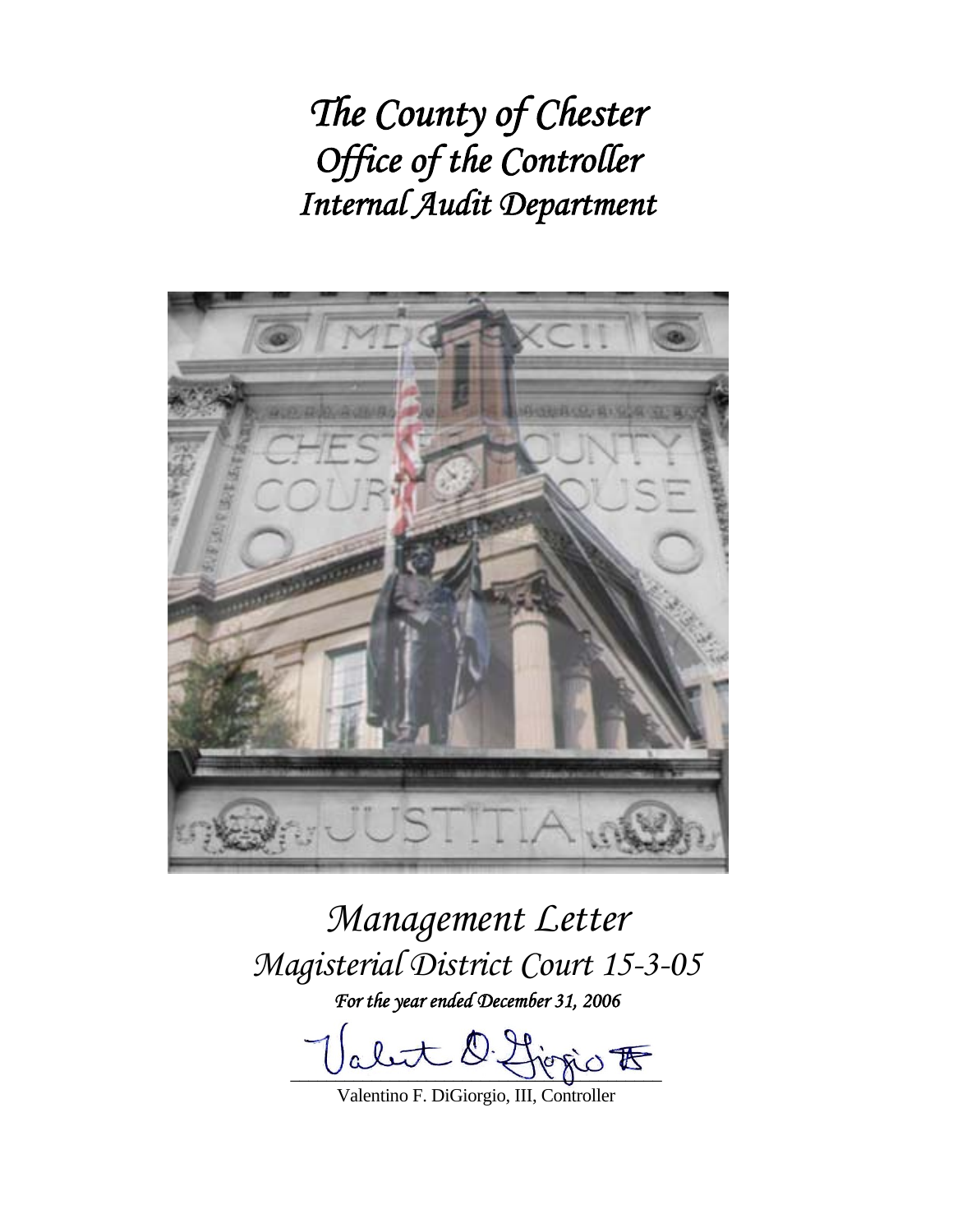## **To: District Judge Harry W. Farmer**

## *Introduction*

On August 2, 2007, Internal Audit completed an audit of Magisterial District Court 15-3-05 (*District Court*). Sharon Kaye Jones, CIA was the auditor-in-charge. Internal Audit is required by the Pennsylvania County Code to review district courts annually to ensure compliance with policies and procedures mandated by the Administrative Office of Pennsylvania Courts and/or District Justice Administration and to assess their overall internal control structure. The scope of our audit included a review of the following:

- Cash and Petty Cash
- Undisbursed Funds
- Cash Receipts
- Manual Receipts
- Cash Disbursements
- Voided Transactions
- Overall Compliance.

### *Executive Summary*

The management and staff of the *District Court* are, in all material respects, in compliance with policies and procedures set forth by the Administrative Office of Pennsylvania Courts and directives imposed by District Justice Administration.

Internal Audit would like to thank the management and staff of the *District Court* for their cooperation and assistance during the course of this audit.

Please feel free to contact our office at (610) 344-5913 should you have any questions or concerns.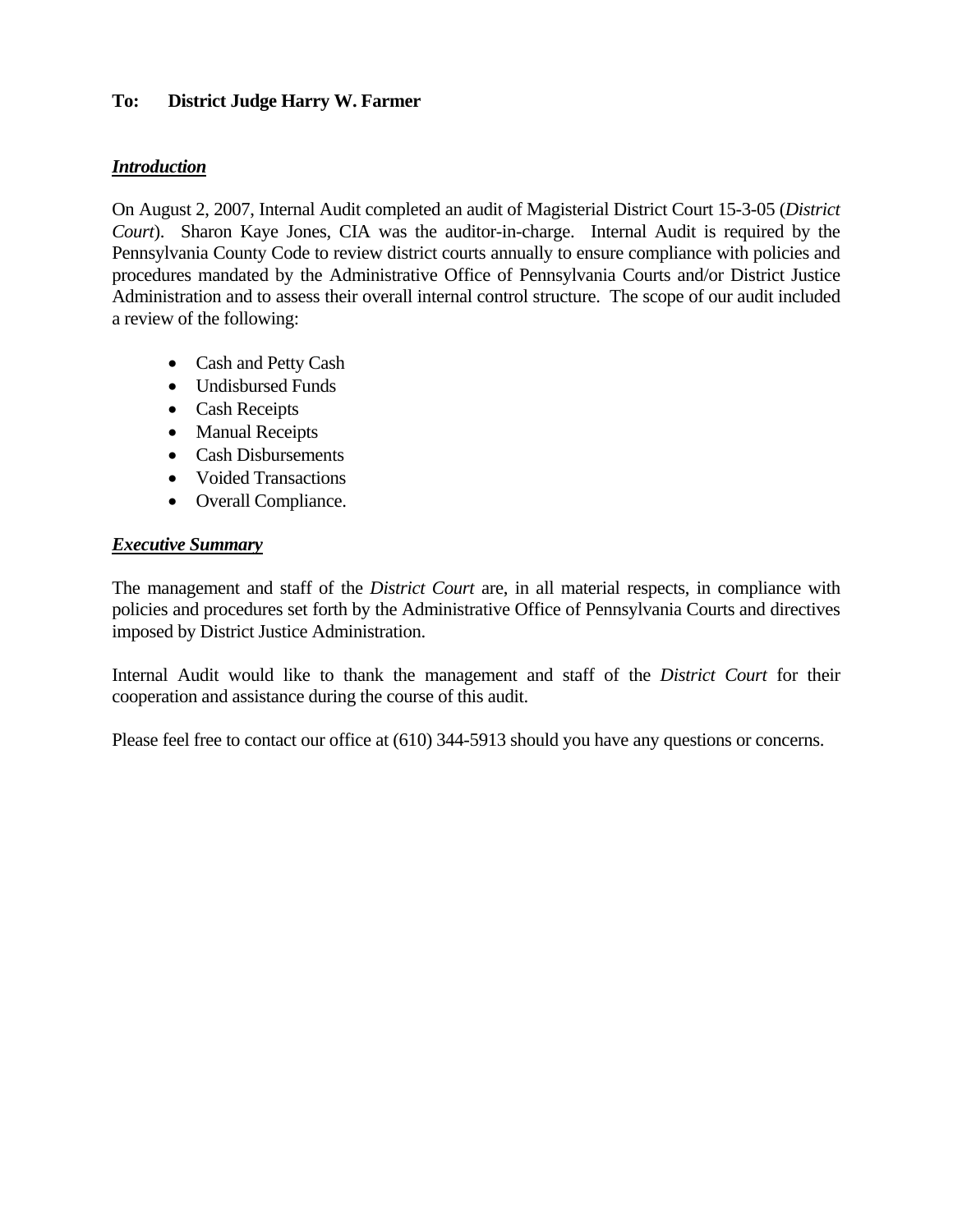## **COUNTY OF CHESTER**

## **MAGISTERIAL DISTRICT COURT 15-3-05**

## **FINDINGS AND RECOMMENDATIONS**

## **FOR THE YEAR ENDED DECEMBER 31, 2006**

#### **I. INTERNAL CONTROL FINDINGS AND RECOMMENDATIONS**

### AUTHORIZATION / RECONCILIATION / DOCUMENTATION

#### Finding 1: Cash/Escrow Payable

In April 2006, the *District Court* receipted a payment for a civil case for \$.20 more than the actual amount of the check. Instead of voiding the receipt, the clerk deposited the \$.20 herself on the case and ran another receipt for the \$.20. On the books, the *District Court* recorded a deposit of \$88.71 (the amount of charges due -  $$88.51 +$  the amount shorted on the check - \$.20). In the bank, the deposit amounted to \$88.51 (the amount of the check written by the plaintiff - \$88.31 + the amount added by the clerk to cover the shortage - \$.20). The correct amount that should be reflected on the books and the bank is \$88.51, the full amount of fines and costs due from the plaintiff. The Daily Deposit Record for the day shows total payments received amounting to \$1,637.71. The deposit ticket prepared by the *District Court* (and later validated by the bank) was in the amount of \$1,637.51. Due to the processing of the second receipt, the books were overstated by \$.20. As a result, the *District Court* needed to process a debit adjustment to correct the overstatement and reconcile to the bank. Although this matter involves an immaterial amount, the steps that led up to this adjustment show a significant breakdown of internal controls.

### Recommendation

Internal Audit strongly recommends that the *District Court* not make payments on behalf of plaintiffs (or defendants) when an underpayment has been received. Since the receipt for the additional monies does not show the *District Court* as the remitter, the facts of the case become distorted and misleading. In addition, such activity may also lead to unnecessary adjustments and demonstrates poor internal controls. Proper procedures mandate that erroneous receipts be voided and that the party be contacted to provide full payment.

Additionally, Internal Audit suggests that, although the books are in balance with the bank, the *District Court* clear the debit adjustment that brought them into balance. Proper accounting procedures dictate that all debit entries should have an equal and corresponding credit entry. As such, it is recommended that the *District Court* void the \$.20 receipt mentioned above. This will automatically result in a deposit adjustment and the *District Court* will then be able to process the \$.20 credit adjustment which will negate the original debit adjustment. The book balance and the bank balance will again be in agreement.

### Auditee Response

District Court management concurs with the finding and recommendation.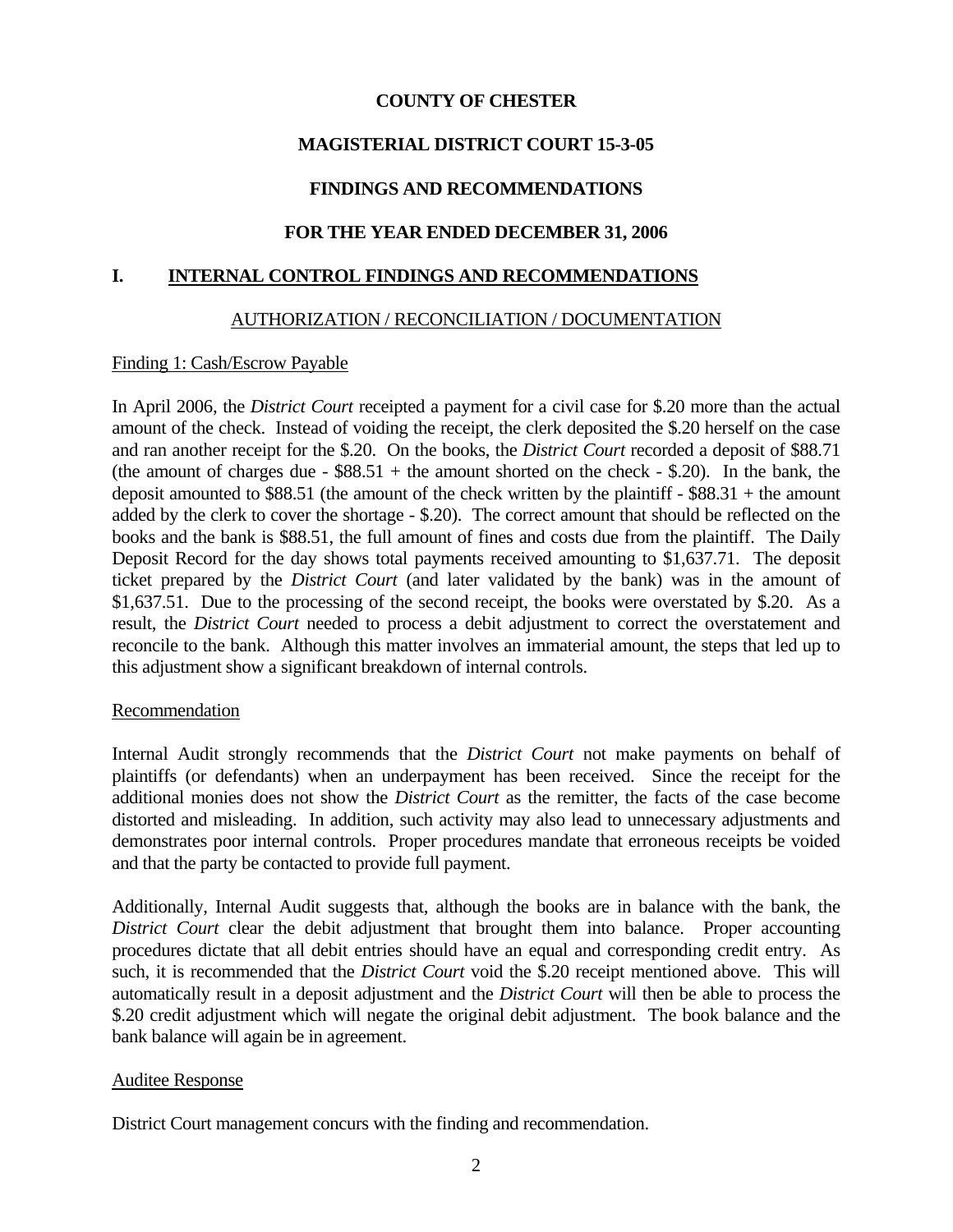## **COUNTY OF CHESTER**

## **MAGISTERIAL DISTRICT COURT 15-3-05**

## **FINDINGS AND RECOMMENDATIONS**

## **FOR THE YEAR ENDED DECEMBER 31, 2006**

### **II. COMPLIANCE WITH POLICIES AND PROCEDURES**

In order to test compliance with all applicable policies, procedures, and regulations, Internal Audit selected a statistical sample of 25 case files out of a total population of 5,786 case files created in 2006. In addition, we performed other related tests of cash receipts, cash disbursements, manual receipts, undisbursed funds, and voided transactions. Sample size for the tested areas was determined through a risk assessment analysis based on the results of the *District Court's* prior year audit and current year caseload. We believe the results of our tests are representative of the entire population on the basis of accepted audit sampling principles.

#### Finding 1: Cash Adjustments

The *District Court* inadvertently processed a deposit and a debit adjustment for a NSF check returned by the bank in November 2006. In order to reconcile the month of November, the *District Court* cleared the debit adjustment in December to offset the returned check, but left the deposit adjustment as an outstanding or open item. The outstanding deposit entry was not cleared until January 2007.

#### Recommendation

Internal Audit recommends that any necessary adjustments to cash be processed in a timely manner.

#### Auditee Response

District Court management concurs with the finding and recommendation.